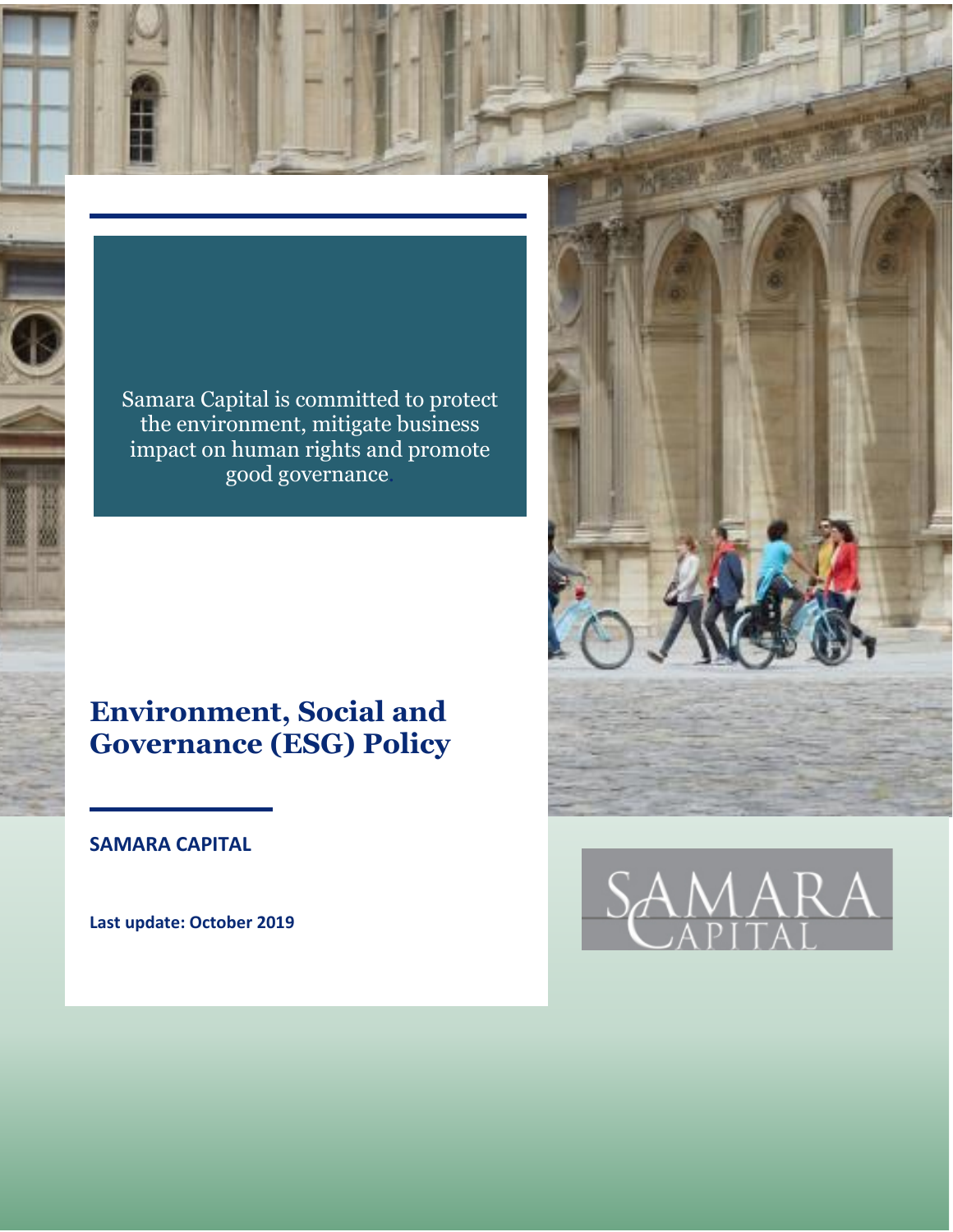# Contents

| I.  |    |  |  |
|-----|----|--|--|
| Н.  |    |  |  |
| 1.  |    |  |  |
| 2.  |    |  |  |
| 3.  |    |  |  |
| Ш.  |    |  |  |
|     | 1. |  |  |
|     | 2. |  |  |
|     | 3. |  |  |
| IV. |    |  |  |
|     | 1. |  |  |
|     | 2. |  |  |
|     | 3. |  |  |
|     | 4. |  |  |
|     | 5. |  |  |
|     | 6. |  |  |
| V.  |    |  |  |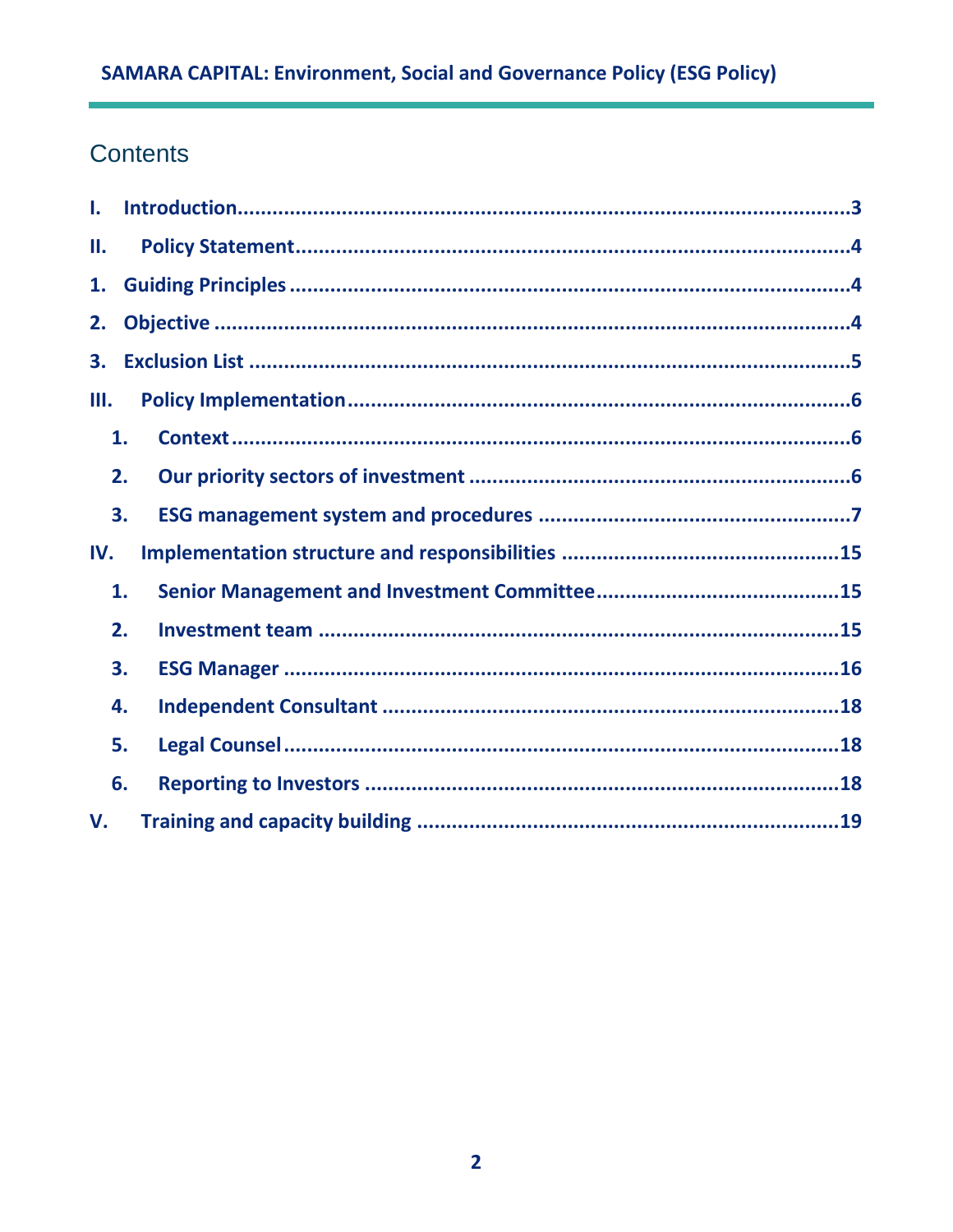# <span id="page-2-0"></span>**I. Introduction**

Samara Capital is an India focused private equity firm with investments in emerging Indian companies. This document outlines our vision, objectives, management system and governance controls for integration of Environmental, Social and Governance (ESG) principles within the investment approach of Samara Capital. It is applicable to the operations of "Samara Capital" or "Samara", a private equity fund in Mauritius.

At Samara Capital, we acknowledge that all our stakeholders can have an impact on the environment and community, and therefore we comprehend and endorses the need for adherence to environmental, social, and governance policies consistent with our values by all parties associated with us.

We believe that an ESG policy and an effective ESG management system will guide us to identify potential Environment, Social and Governance (ESG) risks early on when planning for an investment. Samara Capital intends to integrate ESG considerations in all stages of its investment decision making to leverage on any potential opportunities because of better environmental and social performance and governance principles of investee companies and mitigate related risks.

The key components of the ESG management framework are illustrated in below figure and described further in this document.



#### *1Components of ESG framework*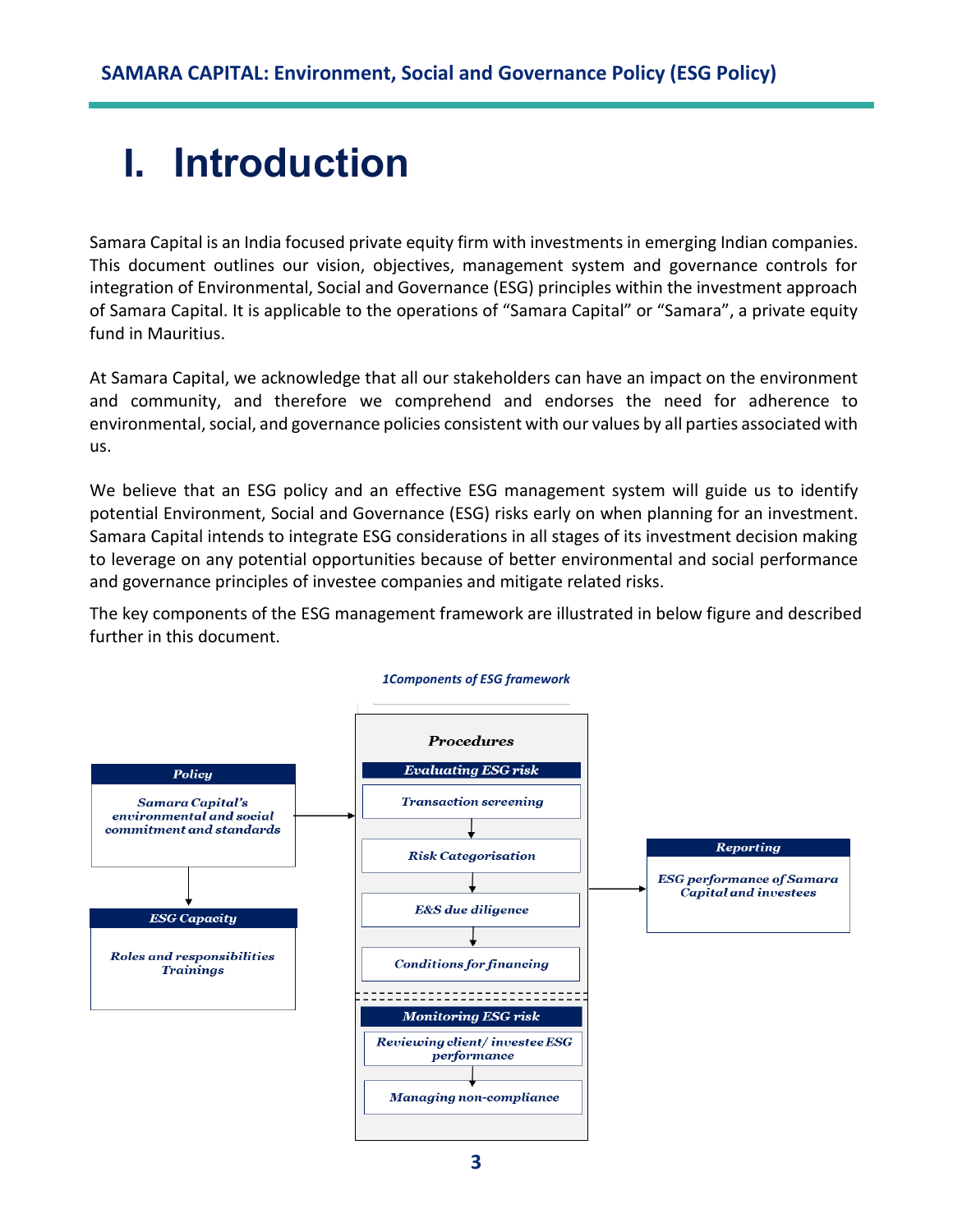# <span id="page-3-0"></span>**II. Policy Statement**

This ESG policy document forms the core of Samara's investment beliefs. This document sets out Samara Capital's approach to the management of environmental, social and governance (ESG) issues, including the principles which Samara Capital aspires to, and the procedures it has implemented to integrate these principles into its activities.

The ESG Policy covers all funds, existing portfolio companies as well as new acquisitions, all investment activities across the deal cycle, and Samara Capital's own operations. All Samara Capital's staff are required to adhere to the ESG Policy. This Policy will be known, understood and integrated at all levels within the investment fund and will also include external service providers that are involved in its implementation.

# <span id="page-3-1"></span>1. Guiding Principles

Samara Capital is committed to comply with its ESG policy, applicable laws of the land and to be responsive to existing and emerging ESG concerns on a proactive basis.

We are committed in our approach that involves integrating environment, social and governance ESG risks and opportunities into the investments made through our private equity funds. Our ESG policy will be interpreted in accordance with national laws and regulations for all the investments made by Samara Capital.

We are also aligned with the international principles on ESG requirements to help us manage and improve our environmental and social performance through an outcomes-based approach while providing a solid base for our stakeholders to increase the sustainability of their business operations.

# <span id="page-3-2"></span>2. Objective

## **Key objectives of the ESG policy are**

- Implement systems and procedures to identify and manage environmental, social and governance risks and impacts including resource consumption, emissions, social factors, bribery, corruption, conflicts of interest and transparency within the invested companies.
- Create a governance structure that monitors and provides oversight on key ESG risk areas and enables effective stakeholder engagement;
- Promote a culture amongst investee companies to transparently disclose their performance to Samara Capital on their Environmental and Social performance/ action plans that are in line with the standards set within this ESG Policy;
- Monitor the performance of investee companies on E&S performance indicators and communicate the E&S performance of our portfolio to our investors whenever required;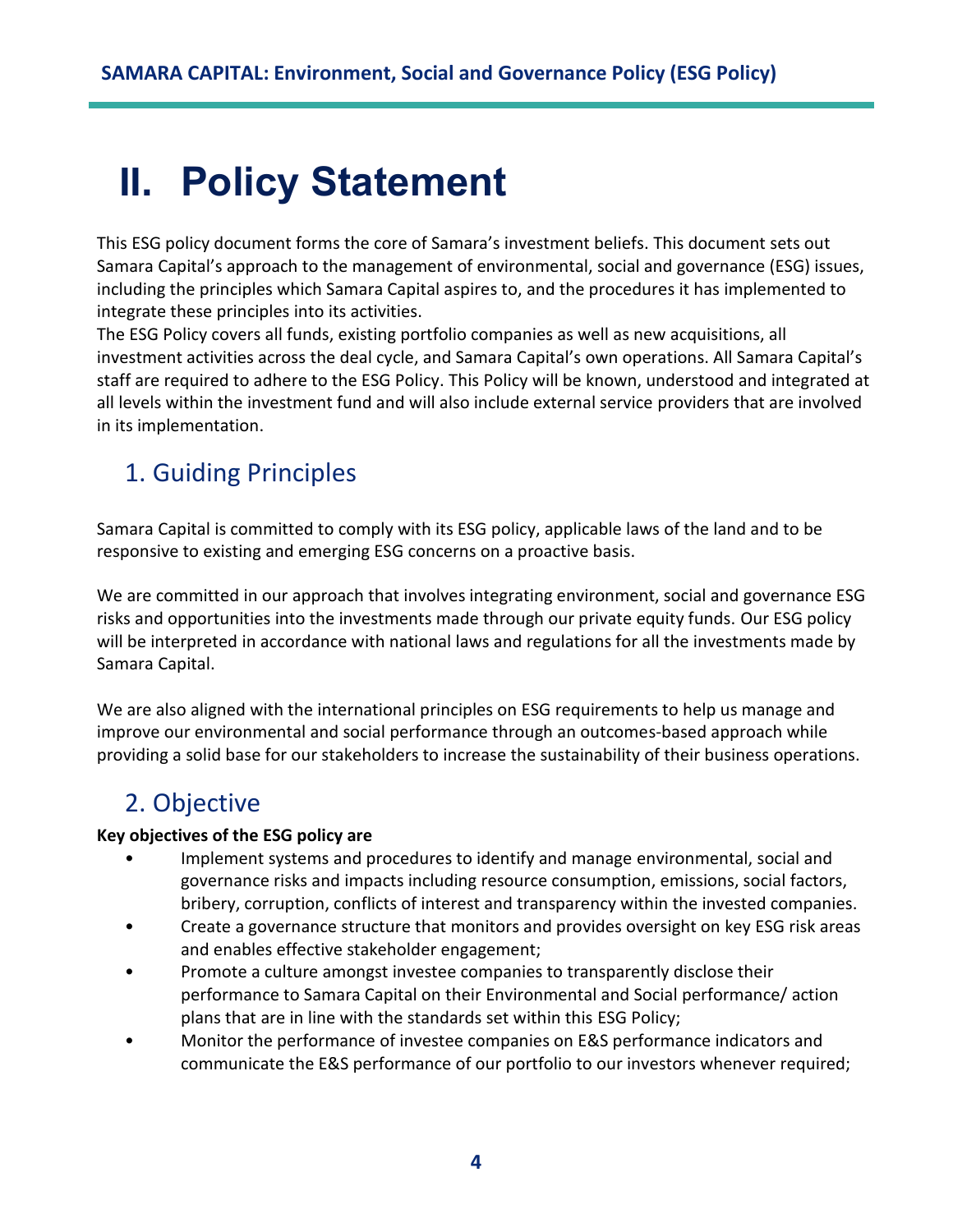### **These objectives will be accomplished by:**

- Ensuring that all investment activities and investee companies are compliant with National laws, rules and regulations as a minimum; and also, in a manner that is consistent with the applicable ESG principles and standards.
- Ensuring that ESG risks associated with all investments, are rationally assessed by Samara Capitals' by utilizing internal and external subject matter expertise;
- Ensuring that the management of investee companies understands the commitments and key requirements under Samara Capital and its investors ESG Policy requirements.

# <span id="page-4-0"></span>3. Exclusion List

The exclusion list (annexed) lists out the types of sectors, businesses or processes that Samara Capital does not lend to.

Signed Effective Date

------------------ -------------------------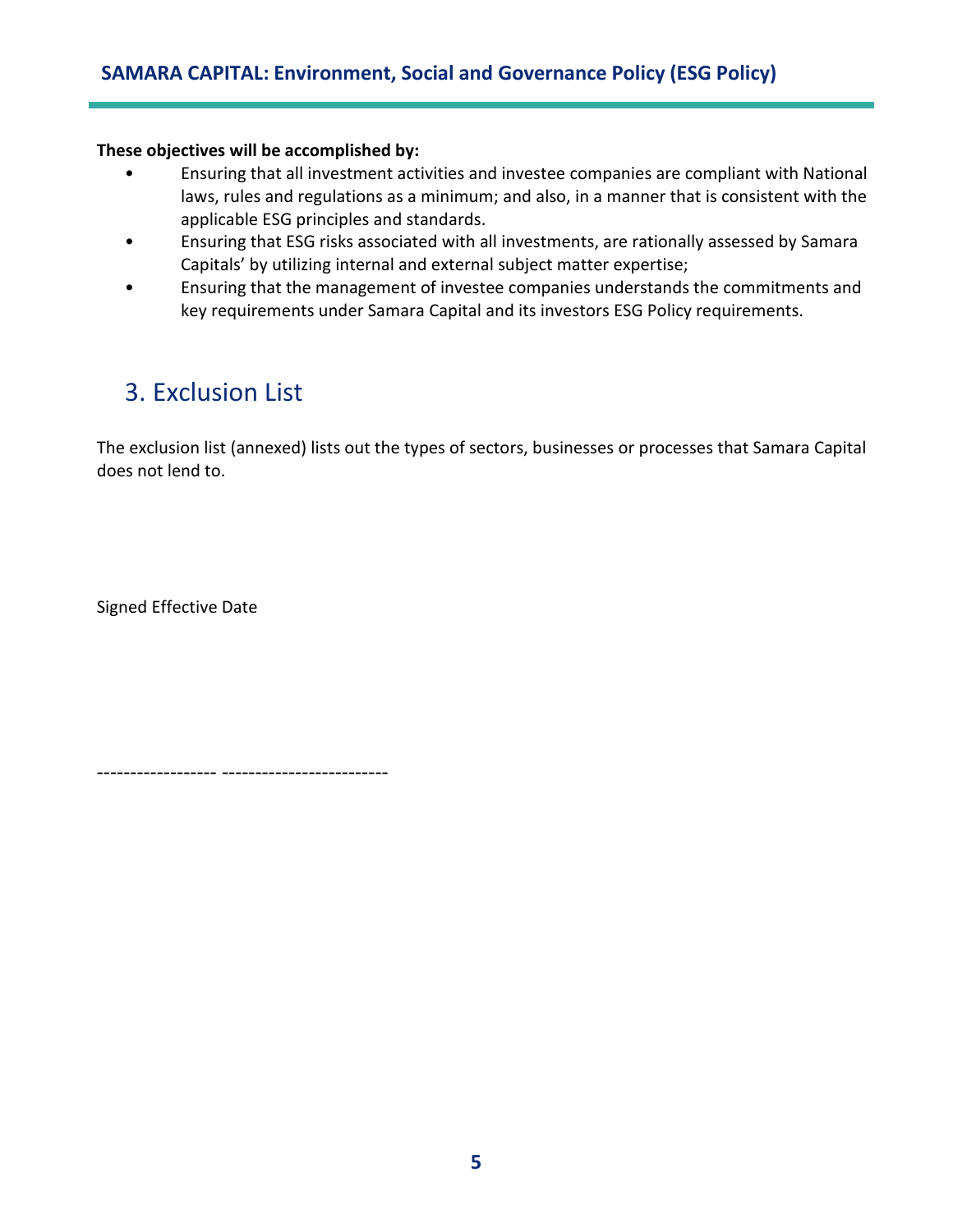# <span id="page-5-0"></span>**III. Policy Implementation**

# <span id="page-5-1"></span>1. Context

We have broadly broken down specific ESG efforts that we will undertake into: "Pre-Investment", "Post Investment" and "Ongoing basis" stages, as illustrated in the diagram below. We will ensure that the policy and its implementation framework is well understood and known at all levels of the Samara Capital and to its key stakeholders who will abide by this policy and provide support in terms of knowledge and functional support.



# <span id="page-5-2"></span>2. Our priority sectors of investment

At Samara Capital, we focus on Emerging Indian companies that do not qualify under high risk from ESG perspective. The current portfolio comprises of following sectors of investment:

- Manufacturing Sector (Pharma, Beauty Care, Medical equipment etc.)
- Logistics and other business services
- Healthcare Services
- Retail Stores (Supermarket and Hypermarket)
-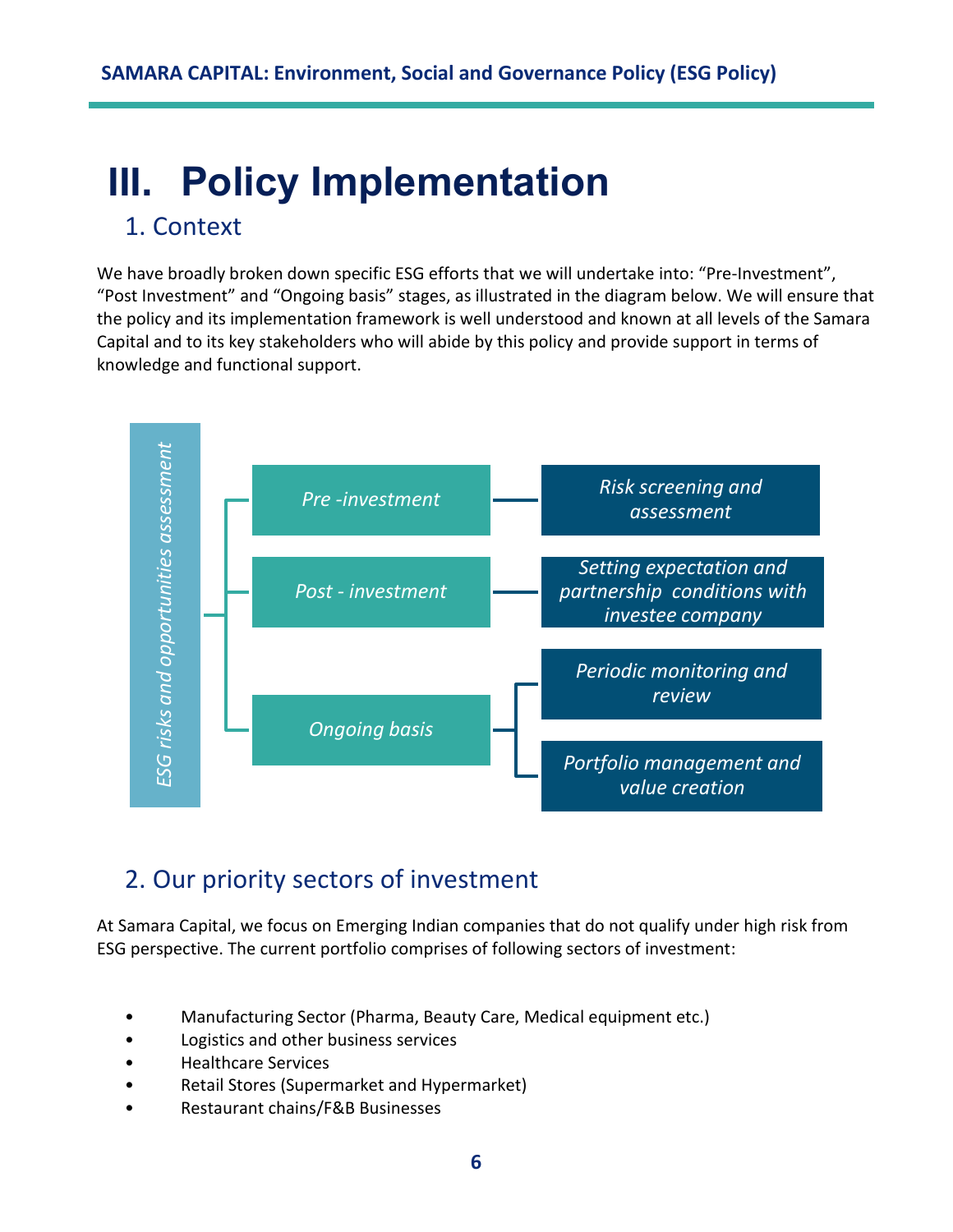# <span id="page-6-0"></span>3. ESG management system and procedures

The below schematic explains the summary of the steps that needs to be followed for the implementation of the ESG policy. The description of all the steps is provided in the subsequent sections.

Detailed ESG appraisal is not required for investments previously determined to have little or negligible adverse environmental, social and governance impacts. Samara Capital strives to ensure that all supported investments, including low risk projects, establish an environmental and social policy and a grievance mechanism as minimum**.** 

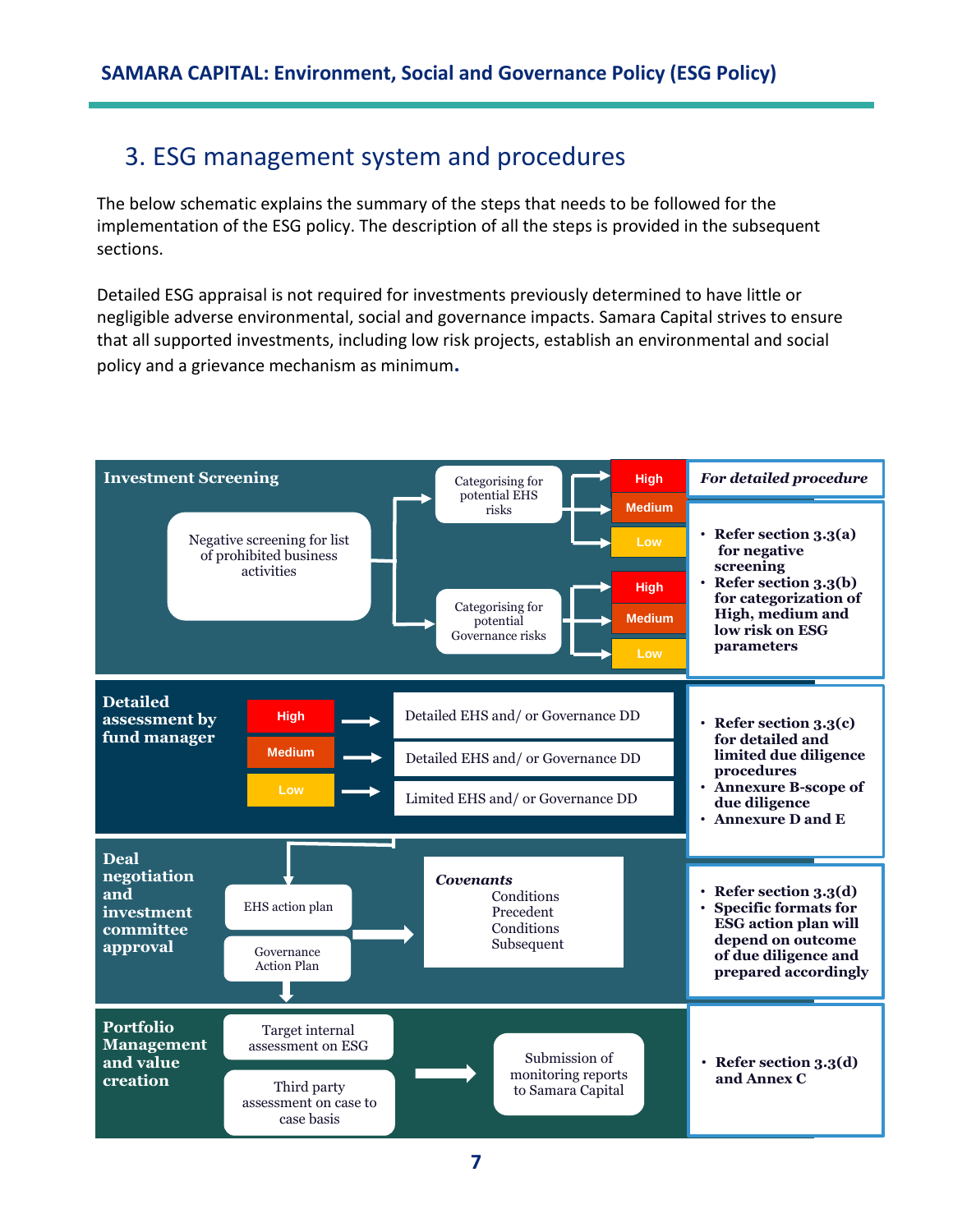## a. Investment Screening

- *Positive/Negative Screening:* Samara Capital ensures that every transaction is within scope of our ESG framework. It determines the requisite level of diligence required and the nature of underlying risks. Samara Capital will ensure not to invest in any entity that conducts activities referred to in the Exclusion List and shall ensure that no portfolio company conducts any activities referred to in the exclusion list below:
	- o Production or activities involving harmful or exploitative forms of forced labor/harmful child labor.
	- o Production or trade in any product or activity deemed illegal under host country laws or regulations or international conventions and agreements.
	- o Directly produces or trades in weapons and munitions.
	- o Casinos and equivalent enterprises.
	- $\circ$  Trade in wildlife or wildlife products regulated under Convention on International Trade in Endangered Species of Wild Fauna and Flora.
	- o Production or trade in radioactive materials.
	- o Production or trade in or use of unbonded asbestos fibers.
	- $\circ$  Commercial logging operations or the purchase of logging equipment for use in primary tropical moist forest (prohibited by the Forestry policy).
	- o Production or trade in products containing PCBs.
	- $\circ$  Production or trade in pharmaceuticals subject to phase outs or bans as per local regulations.
	- $\circ$  Production or trade in pesticides/herbicides subject to international phase out.
	- $\circ$  Production or trade in ozone depleting substances subject to international phase out.
	- o Drift net fishing in the marine environment using nets in excess of 2.5 km. in length.

Samara Capital is cognizant that there may be businesses where a part of the target's operations may be involved either in past or in present with business operations mentioned in the list above. If such operations are minuscule/ non-material in comparison to core business operations of the company, Samara Capital will seek advice from investment approval committee before making an investment decision.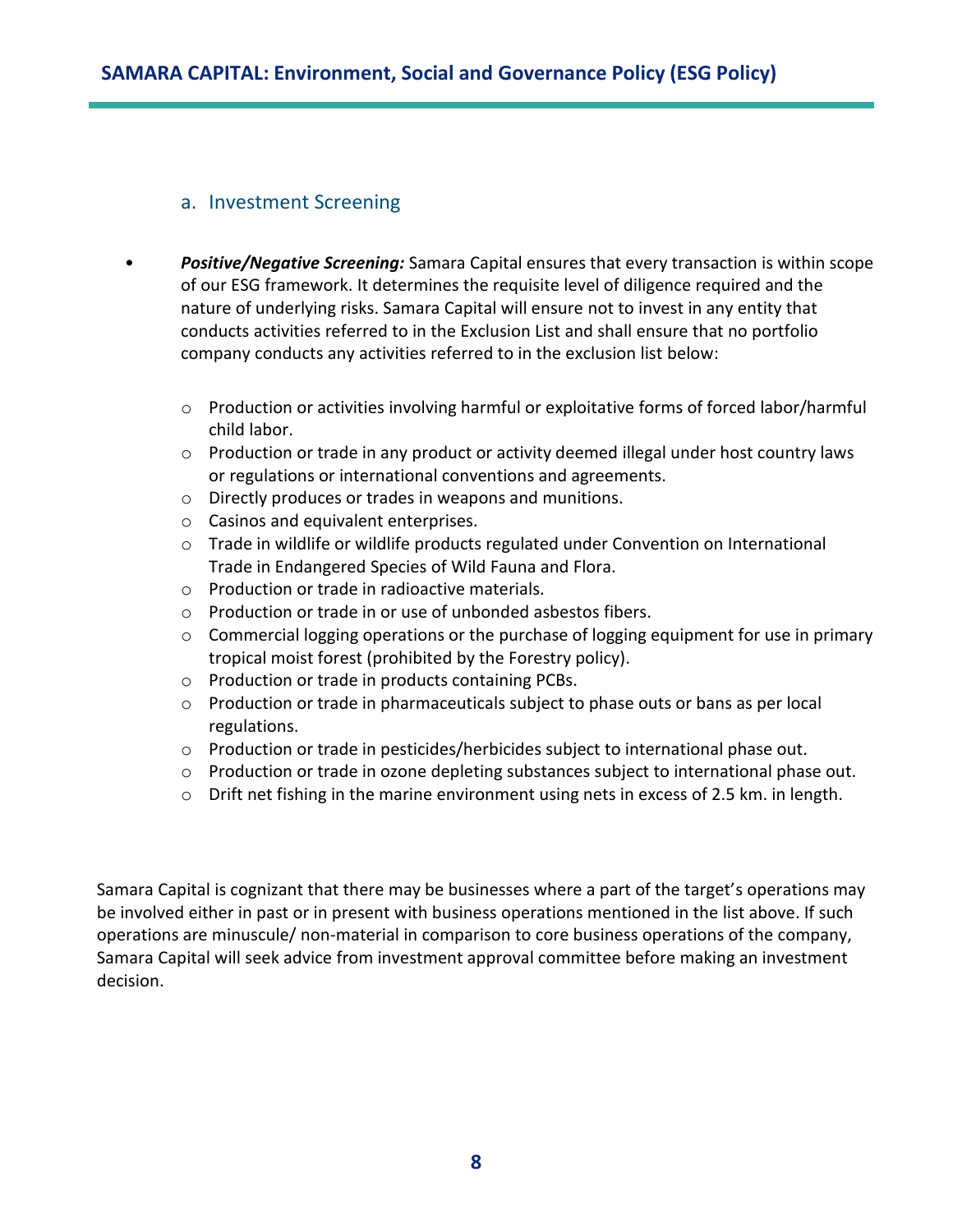b) Categorization of the investments and requirements for undertaking Due Diligence / Independent Review

### • *Risk Categorization as High/Medium/Low Risk Investments:*

Samara Capital uses a well-defined system of risk categorization as provided below to assess the magnitude of social and environmental impacts and risks arising out of its transactions.

### ➢ *High Risk Investments*

Investments with potential significant social or environmental impacts that are

- Irreversible or unprecedented,
- Affect vulnerable groups or ethnic minorities,
- Involve involuntary displacement or resettlement, affect significant cultural heritage sites.
- $\triangleright$  In terms of governance aspects, the investments are classified as high risk in case if:
	- The promoters of a company have a questionable political background or are linked to political groups involved in in major scandals or corruption cases, or
	- The company itself has been allegedly involved in major bribery/ corruption cases, or
	- The company has consistently not complied with national corporate governance standards
- $\triangleright$  In terms of E&S, a company may be classified as high risk, if it includes but not limited to the following:
	- Operations site located in wetland, ecologically sensitive area or any area in which operations will cause adverse social and environment impacts;
	- Biodiversity issues such as operations adjacent to critical habitat, company operate inside critical habitat, cutting of trees in large extent, loss of habitat of wild animals etc.;
	- High and irreversible impacts on surrounding communities (e.g. indigenous people present, migrant workers);
	- High and irreversible impacts on environmental parameters such as air, water and/or soil;
	- Critical issues identified in the supply chain of the company (e.g. small holder, wood from natural forests, mining);
	- Presence of risk groups (e.g. young workers, migrant workers, etc.);
	- Large extent of resettlement involved (number of economically or physically displaced persons); and
	- Company does have minimum elements of corporate governance.

## ➢ *Medium Risk Investments*

Investments with potential limited but adverse social or environmental impacts that are

- Limited in number,
- Generally site-specific,
- Largely reversible and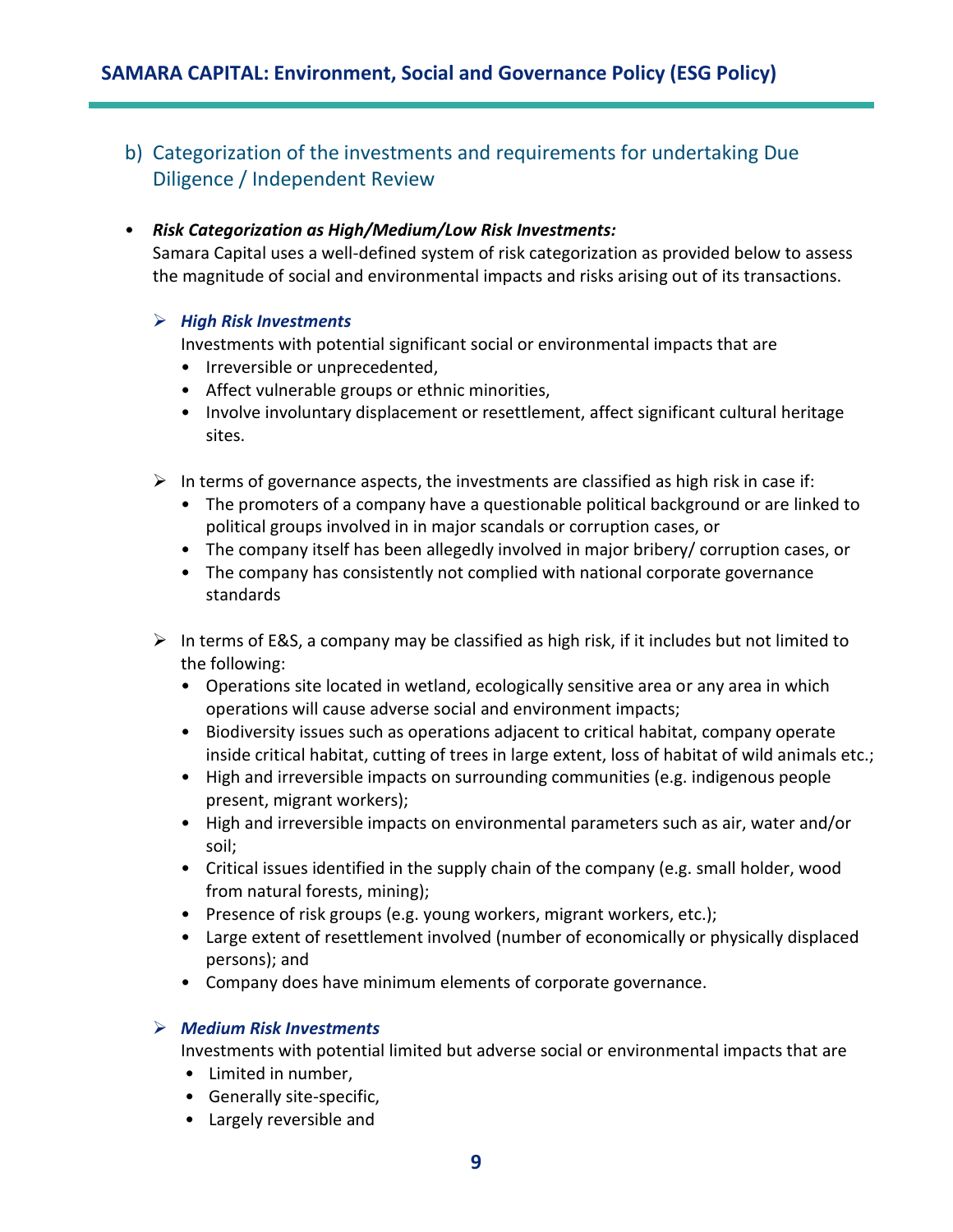- Readily addressed through mitigation measure
- $\triangleright$  In terms of governance parameters, the company is classified as medium risk if:
	- The company or its promoters have a strong political linkage but no history of scandals or bribery/ corruption cases; and/or
	- Minor non-compliances to national corporate governance standards
- $\triangleright$  In terms of E&S, a company may be classified as medium risk, if it includes but not limited to the following:
	- Include physical interventions, such as demonstration of pilot approaches, at the level of technology transfer and deployment, which serve as a basis for future replication and scale-up (e.g. pilot renewable energy installations);
	- Biodiversity issues with no critical habitat in the vicinity but biodiversity is likely to get impacted due to investee's operational activities;
	- Operations impacts on surrounding communities such as heavy traffic, loss of livelihood, largely reversible impacts on air, water or soil etc.;
	- Limited impacts on flora and fauna such as change in grazing ground, cutting of trees etc.
	- Some positive impacts of the company's business such as income generation, employment opportunities, infrastructure development etc.; and
	- The company only has some of the minimum elements of good corporate governance.
- $\triangleright$  Medium risk investments will require an environmental, social and governance due diligence (ESG DDs) to be conducted. The scope of ESG DD should include:
	- Examination of the investee's potential negative and positive environmental impacts
	- Compare investee's impacts with those feasible alternatives
	- Recommend any measures needed to prevent, minimize, mitigate, or compensate for adverse impacts
	- During the ESG DD, the client company must be able to demonstrate compliance to the applicable requirements

Based on the outcome of ESG DD report, ESG Action Plan will be developed by the Investment Manager / external independent consultant. ESG DD and ESG Action Plan will be submitted to Samara Capital and its limited Partners. The investee must satisfactory show compliance to the requirements of ESG Action Plan in the time bound manner.

### ➢ *Low Risk Investments –*

Investments with minimal or no social or environmental impacts and does not have concerns on corporate governance as sited in high and medium risk category investments above. Beyond screening, no further specific environmental and/or social assessment is required for a low risk company. However, it is important to note that such investments, particularly those with procurement components, may still have potential environmental and social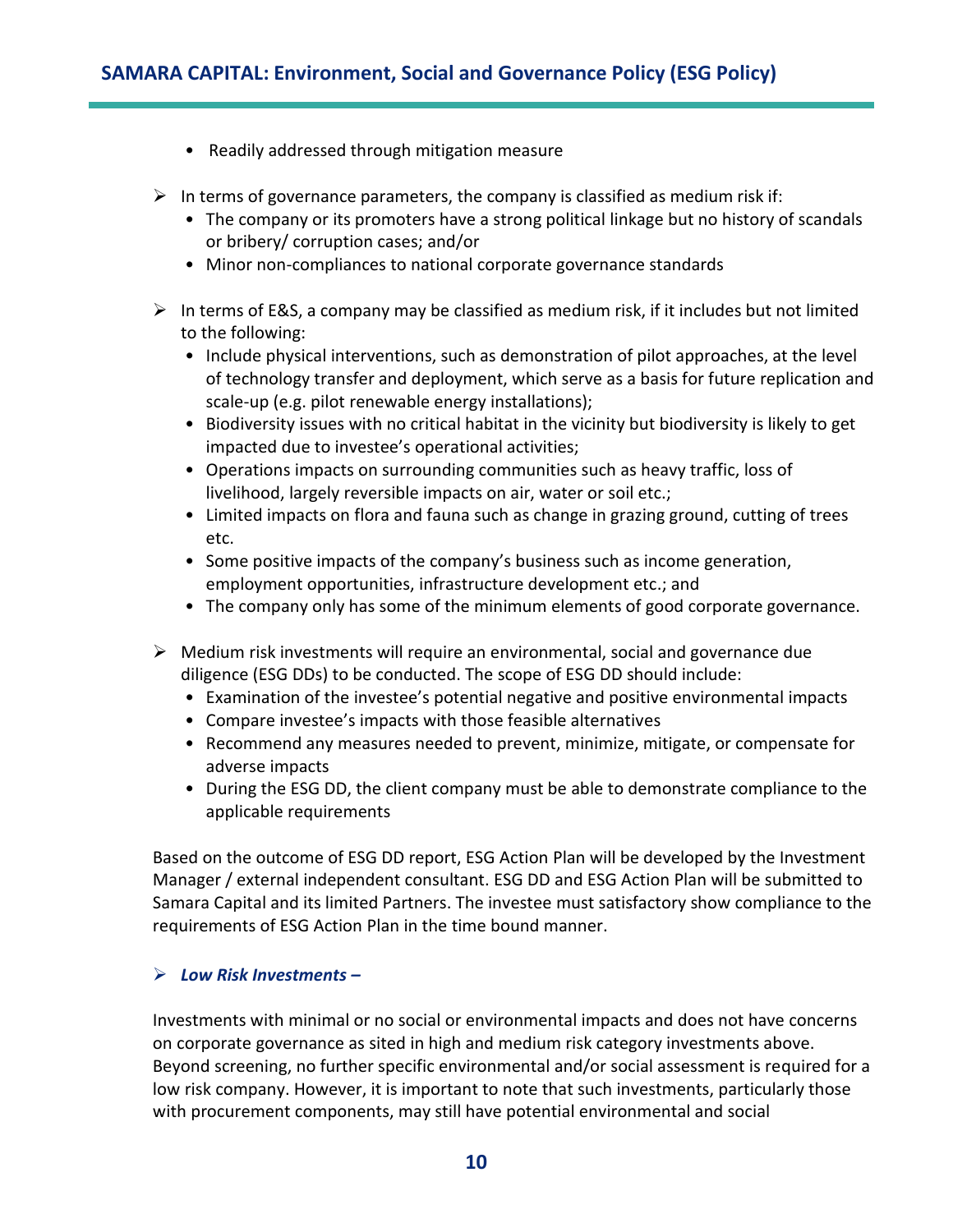sustainability considerations. These should be addressed as part of the regular business strategy.

An investment is categorized as low risk, if it includes the following:

- No or minimal environmental impacts such as on air, water or soil;
- No or minimal social impacts such as loss of livelihood, resettlement of people, etc;
- No habitat destruction of wild animals;
- No or minimal impacts on the biodiversity;
- Indigenous or vulnerable groups are not involved;
- Some positive impacts of the investments such as income generation, employment opportunities, infrastructure development etc; and
- The company has all the minimum elements of good corporate governance

For low risk investments, there is no further need for specific environmental and/ or social assessment. However, the investee should have environmental and social policy and a 'grievance redressal mechanism' in place to facilitate resolution of concerns about the company's social and environmental impacts, raised by individuals or groups both internal or external to the company.

For high risk and medium risk investments, the steps are listed in the subsequent sections.

Few examples of investments categorization are given in Annex A. To assess governance aspects Samara Capital will undertake integrity screening for all risk categories. Detailed governance diligence will be undertaken in case of High and Medium risk investments based on results of screening checks.

## c) Due Diligence/Independent Review

For each investment assessed as either High risk, Medium risk or Low risk, Samara Capital will ensure that an independent social, environmental and governance consultant/ expert, not directly associated with the investee, assists the company in conducting a detailed or limited ESG due diligence and assessing compliance with applicable standards.

Detailed due diligence is prescribed in case of High and Medium risk investments from an ESG standpoint. Limited review is recommended in case of Low ESG risk investments.

Samara Capital will exercise due diligence and take all necessary precautions to ensure that any proposed third-party business relationship is with reputable and qualified partners and representatives.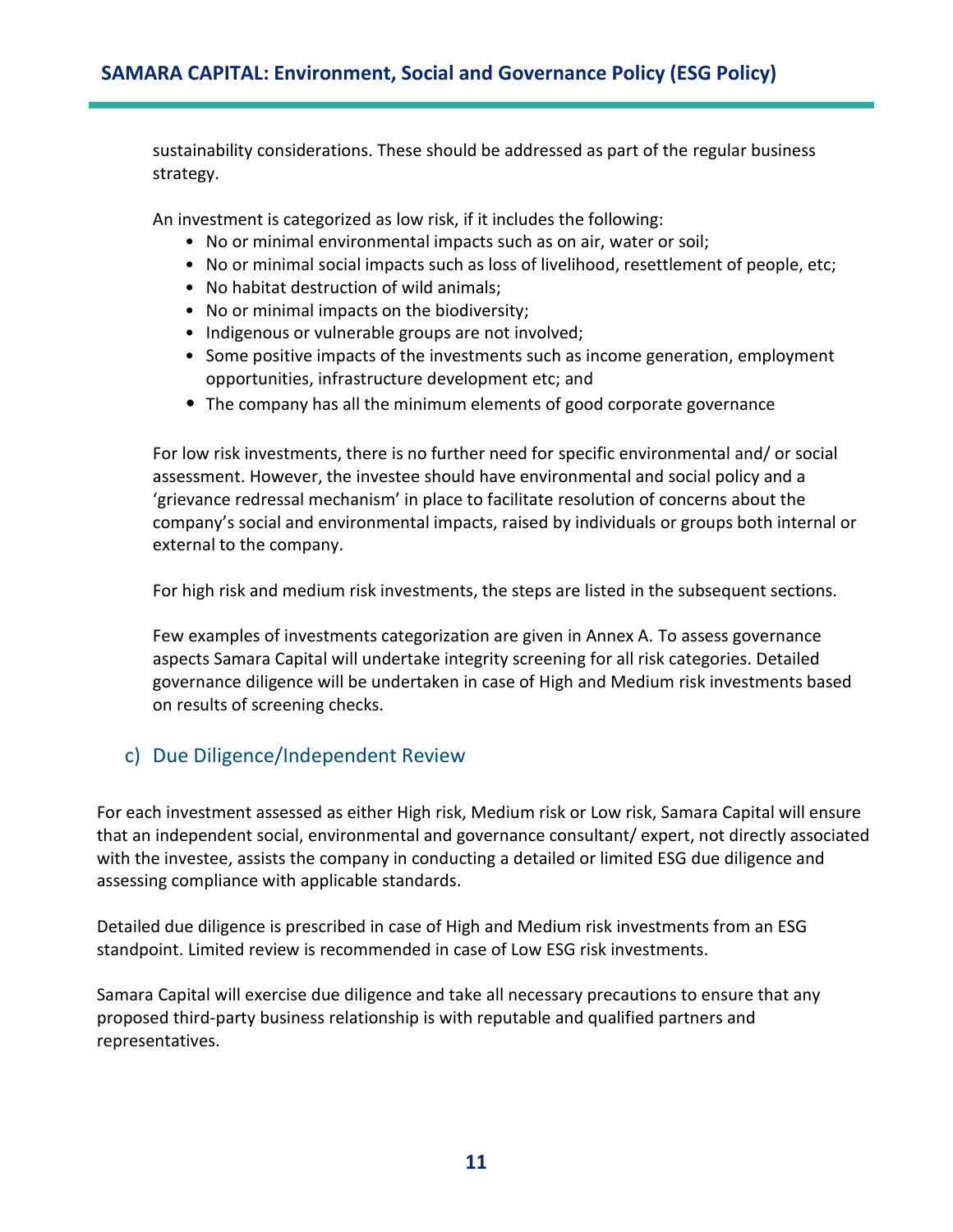As part of the due diligence process the investee is required to submit the following information\*\* to Samara Capital:

- Detailed description of the company/ project;
- Description of potential environmental, social and governance issues.
- All applicable permits and licenses relating to environmental and social aspects, applicable for the company. In case of any pending permits a plan for obtaining permits needs to be demonstrated;
- Policies and routines on bribery, corruption, integrity and transparency, gender diversity, risk strategy, communication, annual planning and budget system, fraud, conflict of interest, treasure and recruitment; whistle-blower mechanisms to proactively identify and mitigate risks;
- Details of the governance structure including board composition (extent of independent directors, skill, selection), codes of conduct, internal audit committee composition, information on the monitoring and independent evaluation procedures for the business activity;
- Demonstration that labour conditions for employed and contracted personnel comply with the legal requirements by providing policies, procedures or guidelines applied to the company;
- Demonstration that risk management and internal control system is adequate to the business activities;
- The results of community engagement on the company with relevant stakeholders. The investee should have a 'grievance redressal mechanism' in place to facilitate resolution of concerns about the company's social and environmental impacts, raised by individuals or groups; and
- For High risk and Medium risk investments, the investee should provide an environmental and social due diligence report and an environmental management plan (EMP). Independent consultants, not associated in any way with the preparation of the ESDD reports and EMP, will review the report to identify if key risks are being addressed, if adequate mitigation measures have been determined and if the progress on action plan is as per the EMP.

\*\*Samara Capital reserves the rights to seek more information on environmental and social risks emanating from the investments and ESG management systems, to ensure that the investee is following ESG policy.

## d) Deal negotiation and investment committee approval

The detailed checklist for due diligence is provided in Annex D and detailed information request list is provided as part of Annexure E. After conducting due diligence, the Consultant may raise red flags and produce report including ESG action plan, in format provided in Annex C. The report submitted post ESG diligence will clearly highlight issues that need to be placed as Condition precedent and after the transaction.

## • *ESG Action Plan*

Post the due diligence stage, the investee is required to prepare an ESG Action Plan incorporating the steps taken to close the gaps identified in the due diligence process. The plan must detail areas of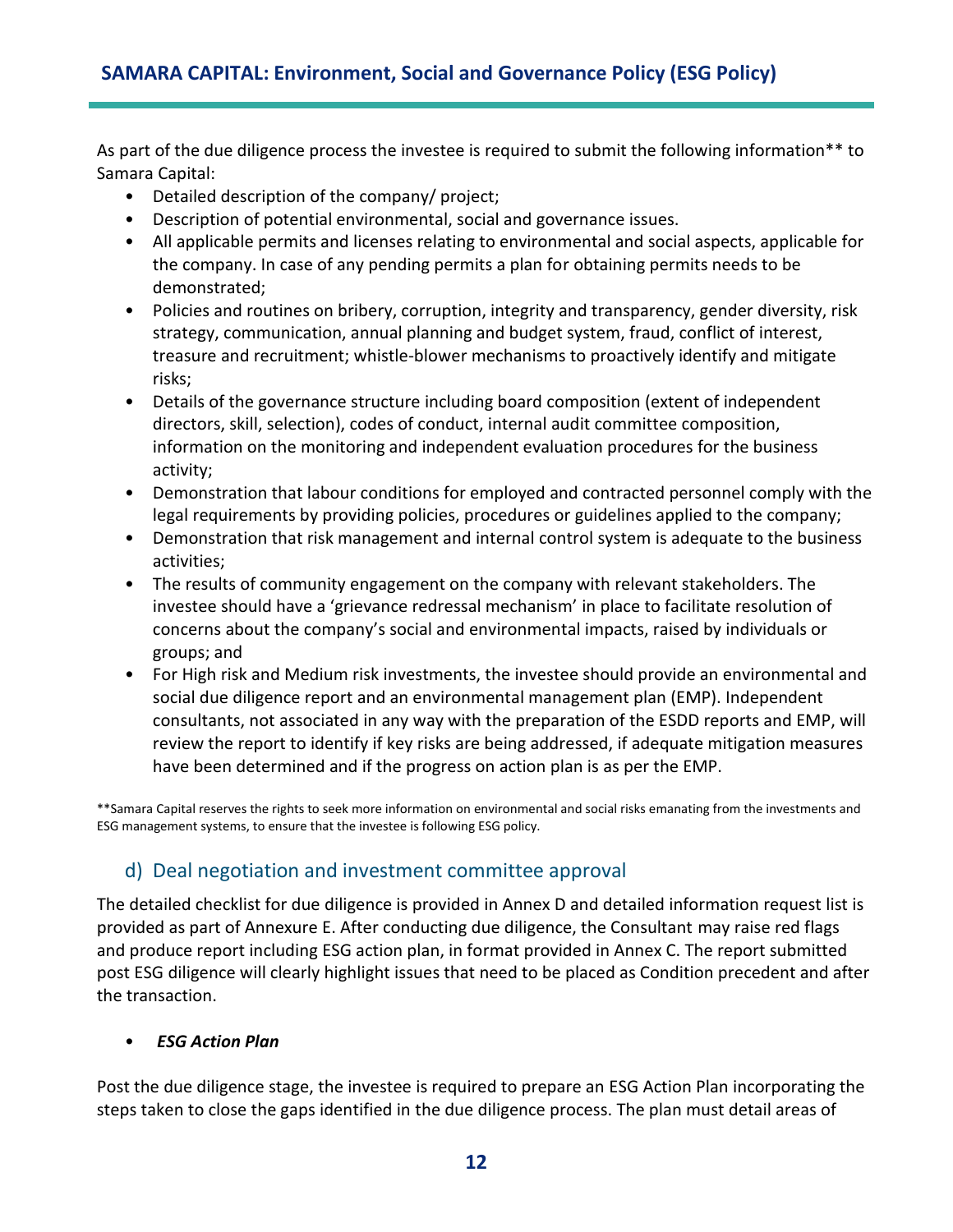environmental, social and governance concerns along with the risk levels, mitigation actions against each risk area, timeframe, proposed responsibilities and costs involved.

If the Social, Environmental and Governance Management System is considered inadequate, Samara Capital will require the investee to make relevant changes to the system within a specified timeframe. The detailed guidance format/ template for investees to prepare and report on an ESG action plan is provided in Annex G.

## • *Integration of ESG action plan in the legal covenants*

The legal covenants designed at the time of investment will also include the action points derived from the ESG action plan. The schedule for ESG action items monitoring and remedial actions or recourse will also be mentioned in the document.

## e) Post investment

## • *Independent periodic monitoring and reporting*

The investee will ensure that procedures are in place to ensure that environment and social monitoring reports are received over the life of the investment, in a format approved by Samara Capital. The report should include the parameters as provided in internal audit checklist in Annex D. It is required that the investee companies assign key management staff responsible for monitoring requisite environmental and social information within the reports. These reports will be further scrutinized and reviewed by the ESG Coordinator at Samara Capital to assess their compliance with the ESG Action plan. Where the company is not operating in accordance with the ESG Action plan, the gaps will be communicated to the investee to ensure that they are addressed in accordance with the covenants, within a stipulated timeframe.

*Covenants:* The proposed covenants are added to the investment agreement to ensure that the investee agrees to the following requirements:

- The investee should comply with all the relevant social and environmental laws, regulations and permits applicable in the host country;
- The investee should follow and report on its compliance to host country's regulatory standards on corporate governance;
- The investee should comply with the prescribed ESG Action plan during the relevant phases of the business operations; and
- The investee must periodically report on ESG performance, in a format approved by Samara Capital, based on systematic data collection and analysis. The report must be submitted at least once per year. However, the frequency of reporting will be proportionate to the severity of impacts, or as required by law. The report is to be prepared by in-house ESG professionals or independent third-party experts. It should articulate compliance with the ESG Action plan and with host country's social and environmental laws, regulations and permits; and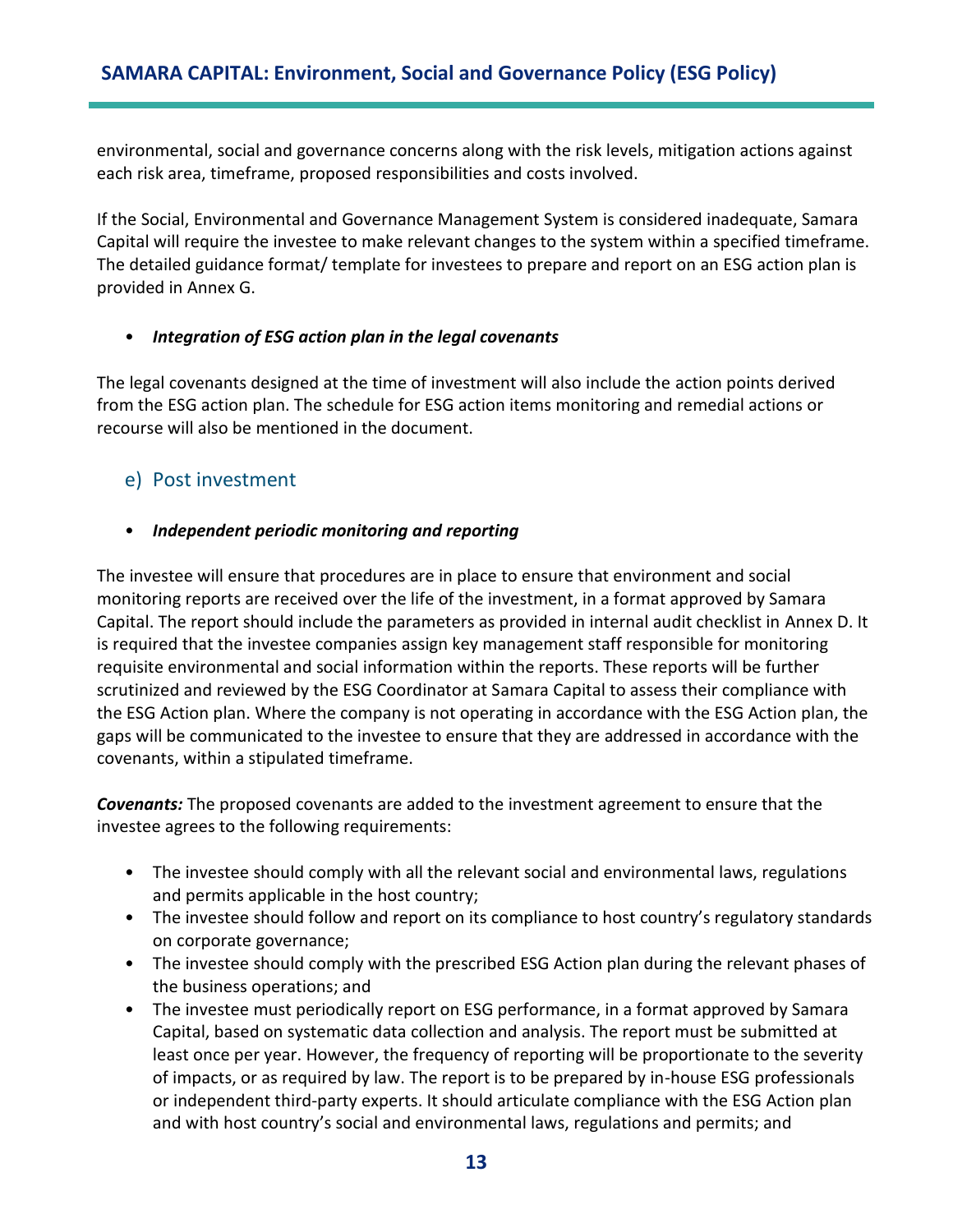- The investee should decommission the facilities, where applicable, in accordance with a decommissioning plan agreed with Samara Capital.
- If the investee is not compliant with the social, environmental and governance covenants, Samara Capital will work with the investee to ensure compliance within an agreed grace period. If compliance is not re-established within the agreed period, Samara Capital reserves the right to exercise appropriate remedies, and even pull out of the investment in case of gross negligence and non-compliance.
- *Monitoring Implementation of ESG Policy at Samara Capital*

Samara Capital commits to screen its own operations for Environment, Health, Safety, Social and Governance risks in accordance to the standards listed in section 2.1 and designing and implementing appropriate risk mitigation plans for its own operations.

- A predefined template will be used by Samara Capital to develop Annual ESG reports to be shared with LP'S/ other concerned stakeholders.
- A predefined template for investees to report on corrective action plan on ESG to Samara Capital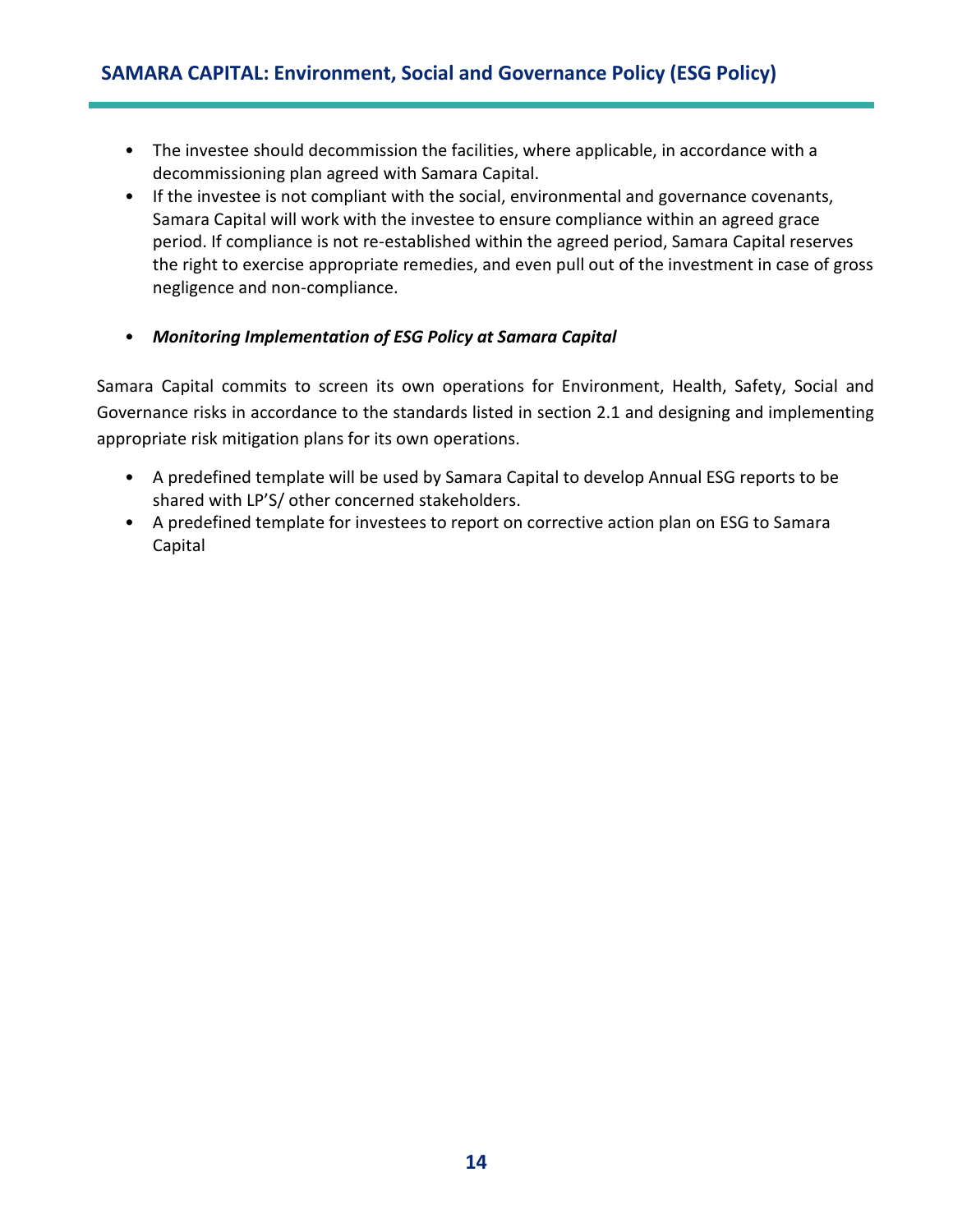# <span id="page-14-0"></span>**IV. Implementation structure and responsibilities**

For ESG framework to function properly, it is essential that roles and responsibilities for carrying out the necessary procedures and making decisions are clearly defined. This section defines roles and responsibility of key stakeholders in the ESG framework implementation which is summarized in the below chart:

# <span id="page-14-1"></span>1. Senior Management and Investment Committee

- Responsible for Samara Capital's overall commitment to its ESG policy
- Responsible for taking decision on the level of ESG risk exposure is acceptable before proceeding with a transaction
- Establishing ESG framework requirements and conditions for the investee companies
- Determine course of action in case of noncompliance of investee on the ESG action plan

# <span id="page-14-2"></span>2. Investment team

- Understand all the procedures laid out in the ESG framework of Samara Capital
- Collect ESG related information from the investee company for screening
- Screen out the investment opportunities as per the screening list given in section 2.3.



*ESG framework implementation - roles* 

- Ensure investee companies provide ESG related information (IRL and ESG questionnaire) in the requisite format
- Transfer information received from the investee companies to the Environmental Manager
- Ensure the information is reviewed by the Environmental Manager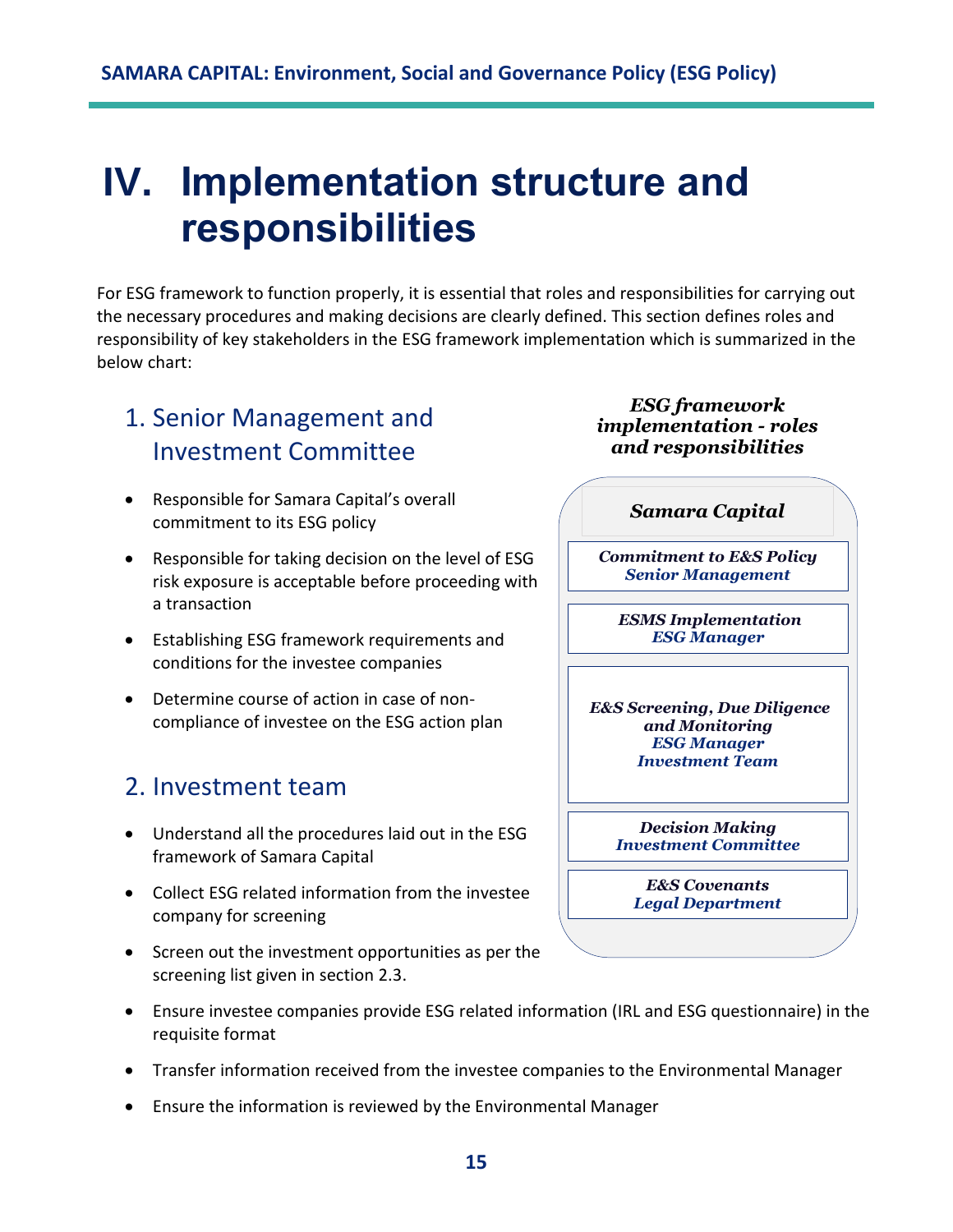- Review of the yearly monitoring reports of the investee firms.
- Ensure transfer of ESG requirements from the ESG action plan into the legal document and monitoring plan

## <span id="page-15-0"></span>3. ESG Manager

The ESG Manager will report to the Investment Committee of Samara Capital. He/ she will conduct the ESG appraisal of a prospective investment, as well as the ongoing supervision of ESG performance of a portfolio company consistent with the policies and procedures stipulated under ESG policy framework.

For new project appraisals, the responsibility includes:

- **Preliminary Review:** 
	- $\circ$  Review all available information and documentation related to investee's ESG impacts and risks
	- $\circ$  Prepare a list of additional information and/or questions that will be needed to continue the appraisal and share with investment team
	- $\circ$  Based on the documents provided by the investment team categorize the investment into high/medium/ low
	- $\circ$  In case of low risk investments conduct the ESG due diligence internally and in case of high/ medium risk category investments empanel independent consultants to conduct ESG review

#### • **Site Visit and Further Review:**

- $\circ$  In case of low risk investments, conduct site inspections, review facility-based records, and interview key staff, including both sponsor personnel and relevant stakeholders (regulatory officials, community leaders, suppliers, and customers)
- $\circ$  In case of high/medium risk investments, review the ESG risk screening of Investments done by independent consultants based on ESG risk assessment criteria and applicable standards;
- o Support independent consultants with the ESG due diligence process by communicating company's requirements and evaluating ESG due diligence reports
- **E&S Performance Gaps and Necessary Corrective Actions Analyses:**
	- $\circ$  Identify ESG performance gaps and any corresponding corrective actions that will be necessary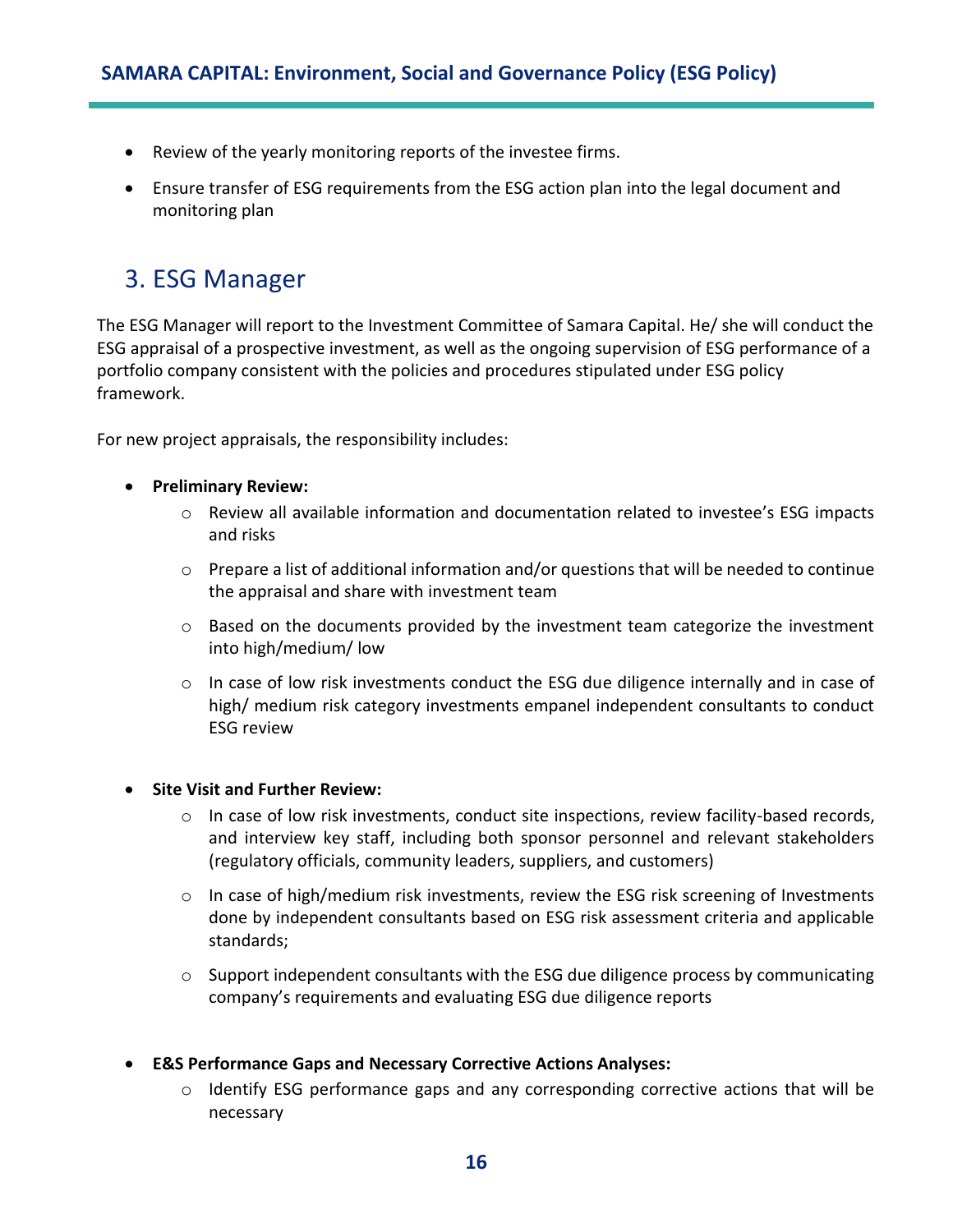$\circ$  Prioritize these and recommend acceptable and justified implementation schedules in consultation with the investee, with technical assistance from independent consultants to arrive at the final mitigation measures, timeframe, responsibilities and associated costs

#### • **Diligence Documentation**

- o Prepare or supervise (when hiring independent consultant) ESG Due Diligence report summarizing the results of the due diligence
- $\circ$  Report any major issues to senior management and secure the support for and approval of risk management issues by senior management

For supervision of the Samara Capital's portfolio companies, the responsibility includes:

#### • **Review Monitoring Reports**

- $\circ$  Review periodic documentation submitted by the investees regarding implementation of any corrective actions included as conditions of investment, as well as overall ESG performance
- $\circ$  Also, review information submitted by the investee concerning significant incidents or fatalities. Identify any follow-up corrective actions that might be necessary.
- $\circ$  For high/medium risk investments have independent consultant monitoring the ESG performance of the investees
- o Reviewing the ESG monitoring reports prepared by independent consultants on behalf of the investee
- $\circ$  Supervising investees on compliance with the applicable ESG requirements based on inputs received in the monitoring reports;

#### • **Reporting:**

- o Prepare ESG performance report to be submitted to investors as per the application of all relevant and applicable ESG standards and principles listed in section 2.1;
- **Overall implementation of the ESG framework:**
	- o Reviewing compliance of Samara Capital's own operations with ESG Policy
	- o Manage resources (budget and staff) for E&S risk management and training
	- o Ensure the coordination and integration of E&S risk management procedures with internal investment process

The ESG manager will ensure that the above procedures are implemented for all operations covered within the ESG policy scope defined in section 2, and that record of their ESG reviews are maintained.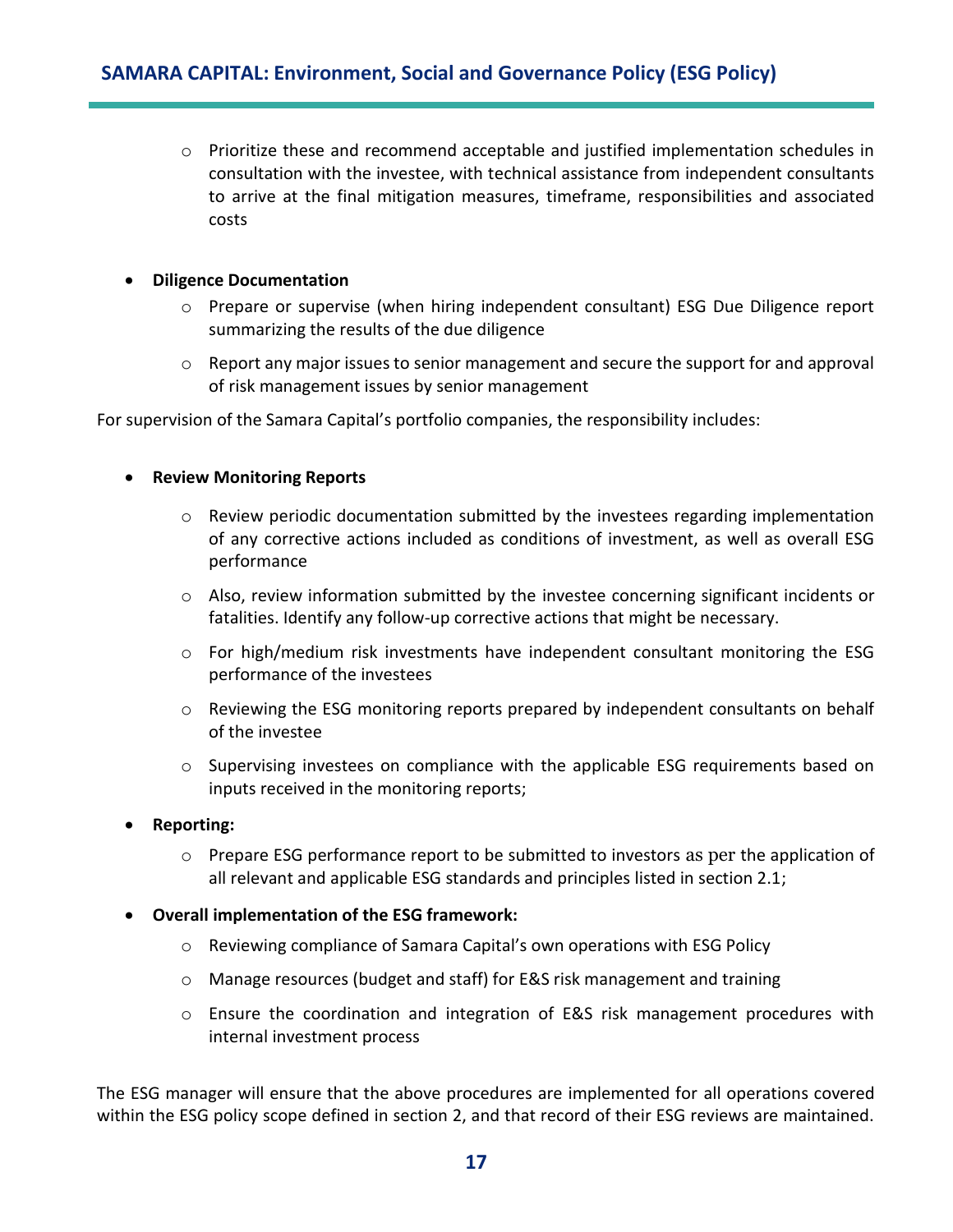He/ She must ascertain that any investment decisions are supported by appropriate due diligence documentation (including, but not limited to, an environmental and social section in each final Investment Memorandum).

# <span id="page-17-0"></span>4. Independent Consultant

The Independent consultant will report to the ESG manager of Samara Capital and work closely with the Investment team.

His/ Her responsibilities will include the following:

- o Categorize ESG risks in the investments based on ESG risk assessment criteria and applicable standards;
- o Assess the performance of the investee company against the standards required by the national regulations and ESG policy of Samara Capital in order to identify critical risks and issues to be addressed in the assessments and action plan;
- $\circ$  Conducting ESG due diligence on investee's facilities and preparing the necessary ESG risk register to ensure that all issues have been evaluated and there is consistency in analysis across all operations;
- $\circ$  Preparing ESG due diligence reports and submitting them to ESG manager for review;
- o Developing investee specific ESG Action plan;
- o Monitoring the ESG action plan at investee's facilities;
- o Submitting an ESG monitoring report to the ESG manager for review; and
- o Preparing the ESG performance report to be submitted to investors.

## <span id="page-17-1"></span>5. Legal Counsel

The legal counsel will ensure that appropriate environmental, social and governance representations, warranties, and covenants are incorporated in each investment agreement after adequately analyzing the legal implications.

## <span id="page-17-2"></span>6. Reporting to Investors

Samara Capital commits to report to its investors on the environmental, social and governance performance of its investees depending on the requirements set out by each investor. The ESG report will comment on the application of all relevant and applicable ESG standards and principles listed in section 2.1. It will also contain the repository of all the investments made during the financial year, the procedures used to screen and manage these investments as per the ESG policy, and key results of independent monitoring exercises conducted by investees.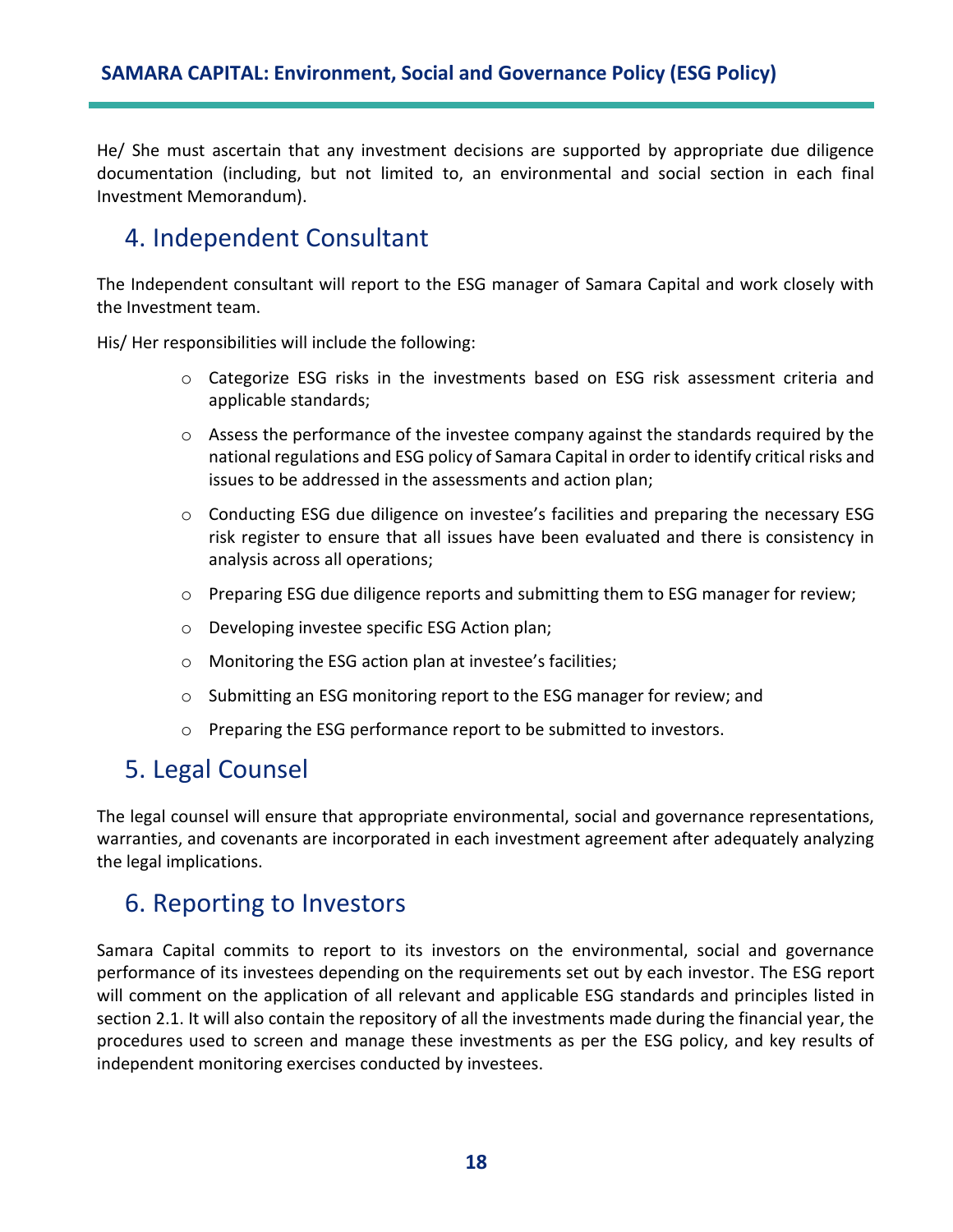# <span id="page-18-0"></span>**V. Training and capacity building**

For ESG framework to be effective, it is critical for all the key stakeholders including Samara's management, staff and the management at investee companies to understand the nuances of responsible investment. It is encouraged that ESG manager should complete the Sustainability Training and E-learning Program (STEP) as provided on IFC web portal, which is designed for managers and staff of financial institutions by World Bank. This free, online training provides an understanding of sustainable finance and outlines how financial institutions can identify and manage environmental and social risks and environmental business opportunities. The link for the same is provided in the references.

The basic training for all the staff members of Samara Capital would include following modules:

| <b>Module 1</b><br><b>Understanding basic</b><br>concepts on<br><b>Sustainable Finance</b> | Key concepts of sustainable finance and evolution of trends<br>1.<br>Moving towards new approach of doing investments<br>2.<br>Understanding importance of ESG policy and management system<br>3.<br>Definition of ESG risks and methods to identify them at the time of<br>4.<br>opportunity identification stage                                                                                                                                |
|--------------------------------------------------------------------------------------------|---------------------------------------------------------------------------------------------------------------------------------------------------------------------------------------------------------------------------------------------------------------------------------------------------------------------------------------------------------------------------------------------------------------------------------------------------|
| <b>Module 2</b><br>Introduction to ESG<br>Policy and framework                             | Salient features of the ESG policy management framework<br>1.<br>Identify ESG risks and understand how they impact financial interest<br>2.<br>of Samara Capital<br>Categorize potential investment according to type and level of risk<br>3.<br>they could pose<br>Information required from proposed investee firm<br>4.<br>Requirements of due diligence and closure of corrective action plan<br>5.<br><b>Requirements of reporting</b><br>6. |
| <b>Module 3</b><br>Roles and<br><b>Responsibilities</b>                                    | Role & Responsibility at different levels<br>1.<br>Contacts of key responsible officers<br>2.<br>Support provided by ESG manager and external consultants<br>3.<br>Establishing legal covenants based on ESG due diligence report<br>4.<br>Management oversight on the investee companies<br>5.                                                                                                                                                   |